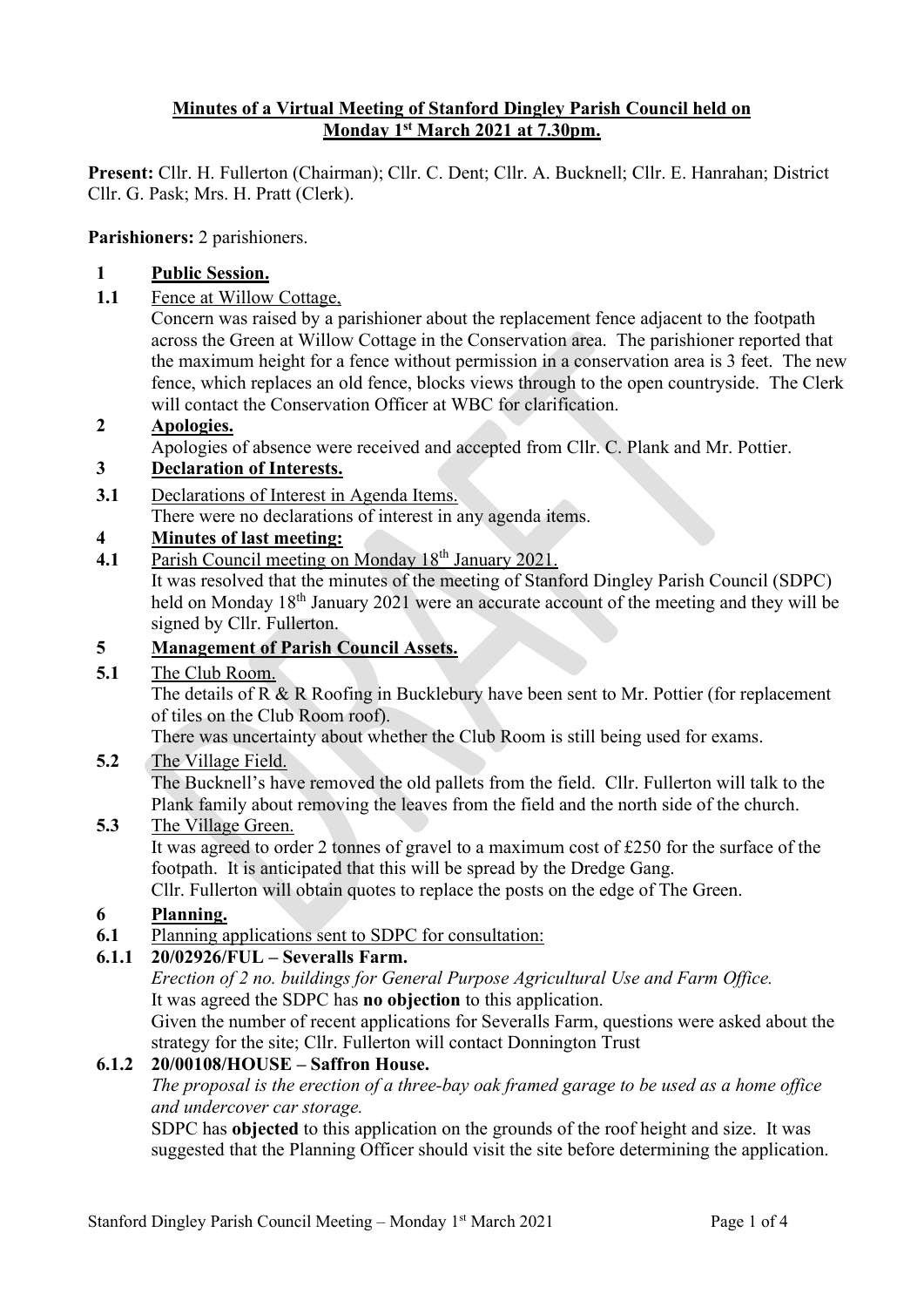**6.2** Planning decisions made by WBC: No planning decisions, related to Stanford Dingley have been made by WBC since the last meeting.

# **7 Parish Census.**

The census has been written up but there are various updates which need to be added. It will shortly be added to Google surveys online. The aim is to publicise it over the next two to three weeks. There was a request that the final draft is circulated to councillors prior to publication.

Cllr. Hanrahan will draft an email to be sent out to the parish distribution list. It was noted that hard copies of the census will be required for some households.

# **8 Sewer Flooding.**

Thames Water initially responded to the letter that they would attend a face-to-face meeting on the bridge, this was then changed to a Zoom meeting. However, it has now been suggested that three representatives from Thames Water and three representatives of SDPC/the parish meet on the bridge in mid-April.

A meeting in the Club Room immediately after the site meeting in mid-April was seen as an easier way of agreeing on progress; it was felt that this should meet with COVID restrictions. An acknowledgement has been received from the Environment Agency for the copy of the letter, of complaint, sent to Thames Water. It was agreed that a copy of the letter should also be sent to Environmental Health at WBC and to the Nick Carter, the Chief Executive of WBC.

# **9 Traffic**

**9.1** Upgrading of Restricted byway STAN 1 (Watery Lane).

Cllr. Dent reported that he had walked the course with a parishioner who is a civil engineer. Upgrading the byway was felt to be eminently feasible, but will need drainage, as well as materials for a substantial base as well as a bridge. The parishioner will carry out some work to give an approximate cost.

#### **9.2** Passing Points.

Verges are currently being churned up in order for vehicles to pass each other. There are a number of informal passing points. Questions were asked about whether these passing points could be surfaced, by WBC, such that they don't become unusable due to deep ruts. District Cllr. Pask responded that there isn't a policy on passing places but that he would ask the question.

# **10 Clerk's Report.**

**10.1** District Parish Conference.

The Clerk advised councillors of the West Berkshire District Parish Conference to be held virtually on Thursday  $11<sup>th</sup>$  March at 6.30pm. No councillors were available to attend.

## **10.2** To receive the financial statement dated 1<sup>st</sup> March 2021.

| The Clerk reported that the following payment has been made since the last meeting: |  |                                               |
|-------------------------------------------------------------------------------------|--|-----------------------------------------------|
| Connecting Communities in                                                           |  | $£168.00$ CBAS membership.                    |
| <b>Berkshire</b>                                                                    |  |                                               |
| Triangle Management Co. Ltd                                                         |  | £72.00 Bin emptying for January, February and |
|                                                                                     |  | March 2021.                                   |

The sum of £6,000 has been transferred from the Treasurers account to the Business Instant savings account. A VAT claim of £1,155.60 up to  $31<sup>st</sup>$  December 2021 has been made. Once all transactions have cleared the balance in the account will be £6,730.18. This reconciles to the bank statement dated the  $29<sup>th</sup>$  January 2021 showing a balance of £12,790.58.

**10.3** Annual Parish Assembly.

It was agreed that the Annual Parish Assembly would be held virtually on Monday 19<sup>th</sup> April. Cllr. Fullerton asked that any matters which need to be covered in his report should be sent to him. There will be an update on the parish Census, possibly including a presentation of the results.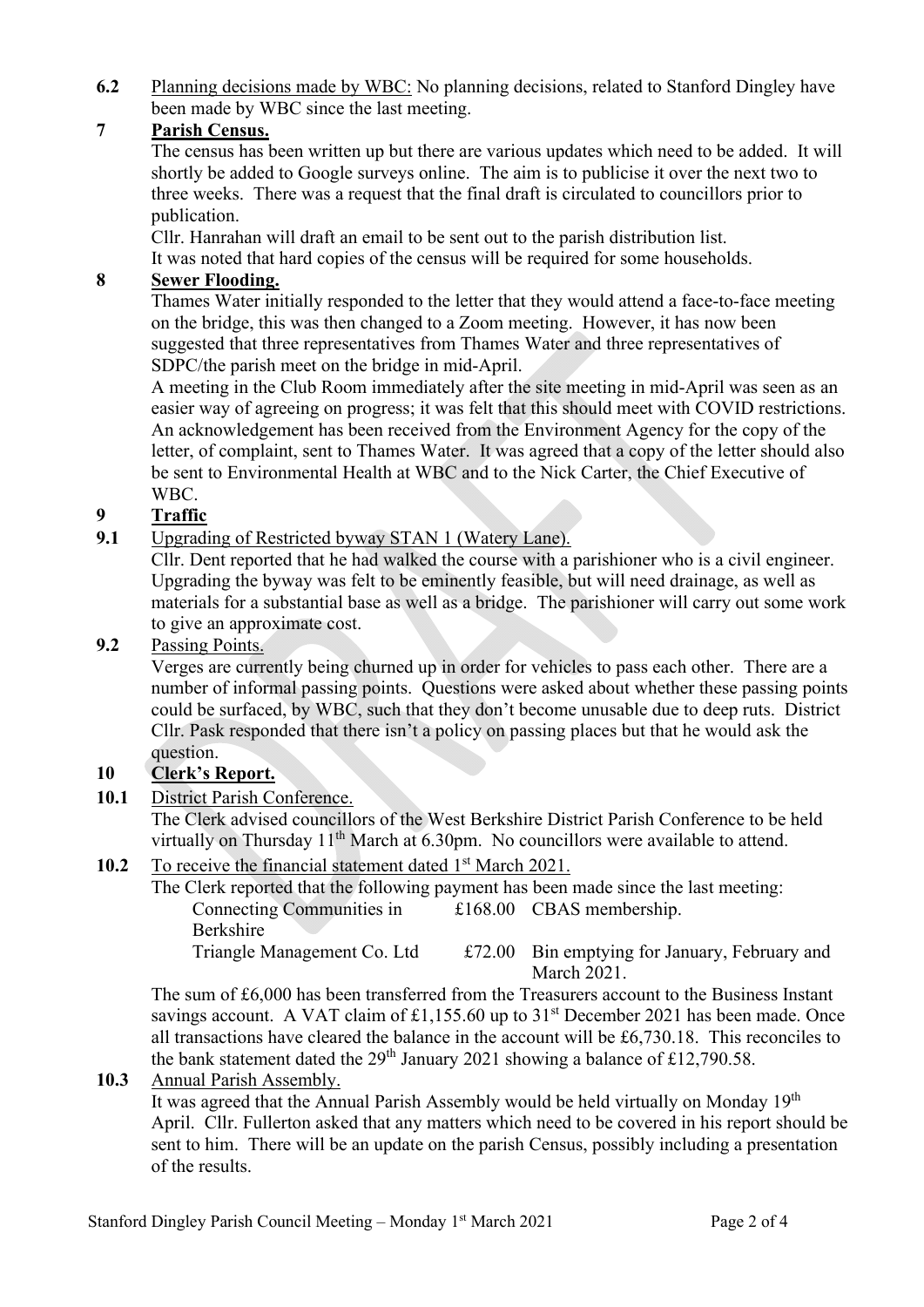**10.4** Certificate in Local Council Administration (CiLCA). The Clerk advised the Council that she will be working towards obtaining the CiLCA qualification which Bradfield and Bucklebury PCs are jointly funding.

**10.5** Correspondence.

# **10.5.1 West Berkshire Citizens Advice Bureau (WB CAB).**

It was agreed that SDPC should support the WB CAB, with a donation of £100 made through The Good Exchange.

There was a discussion about whether SDPC should do something to support Rushall Farm.

# **11 Reports.**

## **11.1** District Councillor's Report.

District Cllr. Pask reported on the COVID road to recovery; vaccinations across West Berkshire are going at full speed, particularly for patients of the Chapel Row Surgery. Under COVID regulations, virtual meetings are not legal after the  $6<sup>th</sup>$  May, but restrictions will be in place until at least the  $21<sup>st</sup>$  June.

#### **11.1.1 Emerging Local Plan.**

As a result of the DEPZ (Detailed Emergency Planning Zone) around AWE Burghfield (supported by a Judicial Review), a site to the NE of Thatcham for 2,500 homes has become a strategic site (SP17). West Berkshire contains significant areas which are subject to flooding and 74% is within the AONB; neither of these areas are suitable for development. The results from the first consultation on the Emerging Local Plan are currently being analysed. The second consultation will take place in the summer.

## **11.2** Stanford Dingley Events Committee.

Mr. Pottier was thanked for organising and running the events which have been put on in the parish.

**11.3** Tree planting in the parish.

Cllr. Fullerton will lead on some tree planting in the Village Field. It was suggested that a small number be planted along the roadside boundary fence; fruit trees were suggested. There was a question about possibly asking the church if the water supply from the church toilets could be extended to provide a tap in the Field.

The Village Green will be considered for planting a tree, but there may be enough trees around the Green.

**11.4** Public Rights of Way.

A request has been received for the stile on BUCK125/1 through King's Copse to be replaced with a kissing gate. Cllr. Hanrahan will contact the owners of King's Copse and enquire.

# **12 Round Table Comments.**

**12.1** Planning Application for Oaken/Butcher's Piece.

Cllr. Bucknell will shortly be submitting a planning application for a new entrance drive to Oaken on the parcel of land known as Butcher's Piece.

**12.2** New Residents. It was noted that a number of new people have moved to the parish during the COVID pandemic and haven't had the opportunity to meet other parishioners. It was agreed that an event on the Village Field in the summer after restrictions have ended would be beneficial.

**12.3** Digitising the History Archive. Cllr. Bucknell commented that it will cost £50 to scan and index one A4 lever arch file of information. The information needs to be grouped into A4 folders in order to be scanned. It is expected that there will be approximately 15 folders (so cost approximately £750).

# **13 Date of next future meetings: Annual Parish Assembly: Monday 19th April at 7.30pm (Zoom). Annual meeting of SDPC: Monday 5th May 2021 at 7.30pm (Zoom).**